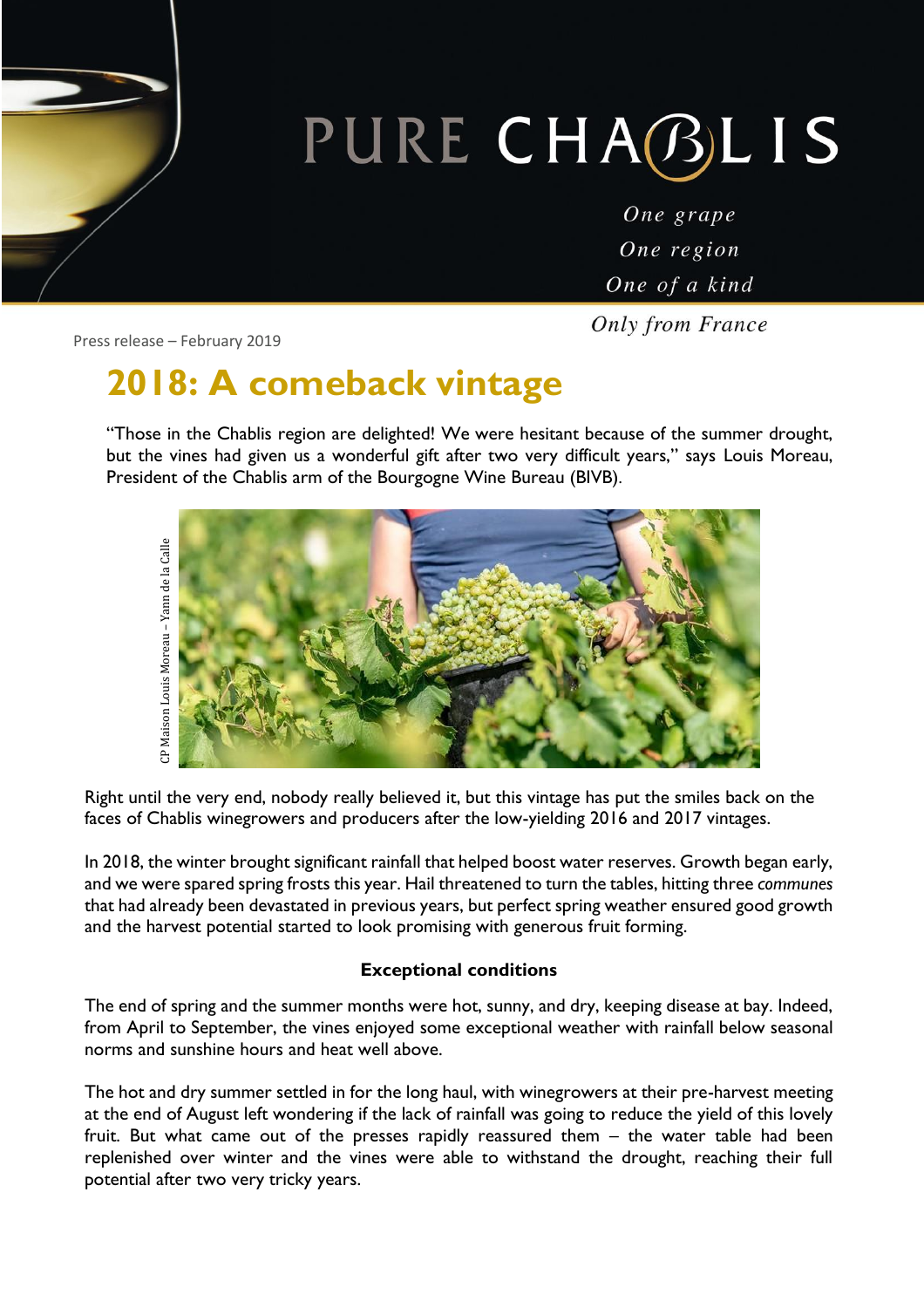

The 2018 vintage was a delight, with excellent quality and quantity. The grapes were in perfect health and there was no panic to gather them quickly – they could be harvested as each plot ripened.

The juice as clear, alcoholic fermentation sometimes a little tardy, but in the end, the wines are complex, expressive, and generous, with a distinct touch of freshness.



"As winegrowers, we have experienced few harvests like this one, so yes, there's a lot to smile about!" says Patrice Vocoret, President of the Office du Chablis. "This vintage will allow us to regain market share that we had previously lost due to a lack of wine."